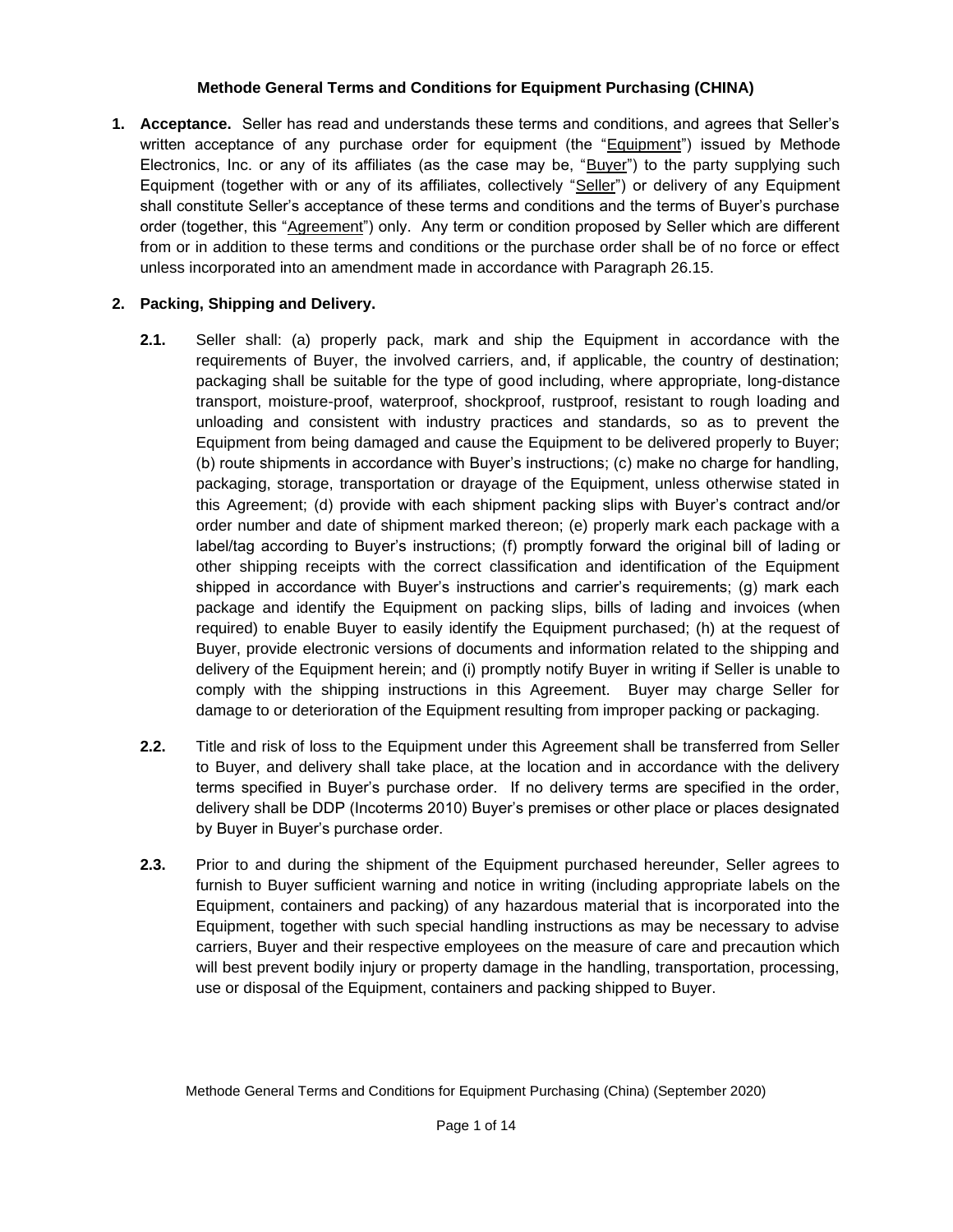### **3. Schedule and Quantity.**

- **3.1.** Time and quantity are of the essence in Seller's performance hereunder, and Seller shall strictly adhere to the schedules and quantity specified in Buyer's purchase order.
- **3.2.** In the event of any anticipated or actual delay, including, but not limited to, delays attributed to labor disputes, Seller shall: (a) promptly notify Buyer in writing of the reasons for the delay and the actions being taken to overcome or minimize the delay; and (b) provide Buyer with a written recovery schedule. Unless Seller is excused from prompt performance as provided in Paragraph 18 of this Agreement, Buyer shall have the right to: (a) choose other transportation service providers and require a more expeditious method of transportation for the Equipment than the transportation method originally specified by Buyer, such transportation expense incurred by Buyer to be borne by Seller; or (b) order the Equipment from an alternative source and charge Seller the difference in price between the alternative Equipment and the contract Equipment. Seller shall be liable for all additional costs incurred by Buyer as a result thereof, including, but not limited to, price difference (including imported parts), transportation fee, related overtime pay, and all losses of deliveries to Buyer's customers arising from Seller's delay.
- **4. Delays in Delivery.** Buyer may, by written order, change the date of shipment of the Equipment or, if delivery of the Equipment is to take place in multiple shipments, change the dates of, or direct the temporary suspension of, all or some of the shipments of the Equipment, neither of which shall entitle Seller to a modification of the price for the Equipment covered by this Agreement.

# **5. Quality Control; Inspection.**

- **5.1.** Seller agrees to participate in Buyer's supplier quality and development program(s) and to comply with all quality requirements and procedures specified by Buyer, as revised from time to time, including those applicable to Seller as set forth in Buyer's Supplier Quality Manual available online at http://supplier.methode.com. Seller shall permit Buyer to review procedures, practices, processes and related documents to ensure such compliance.
- **5.2.** Buyer and Buyer's customers may enter Seller's facility, including Seller's subcontractors' facilities, at reasonable times, including during the period of manufacture and prior to and after delivery, to inspect such facility and the Equipment and/or the parts therefor. Seller shall furnish, and require its subcontractors to furnish, without additional charge to Buyer, reasonable facilities and assistance for the safe and convenient performance of such inspections.
- **5.3.** Seller shall immediately notify Buyer in writing when discrepancies in Seller's process or materials are discovered or suspected which may affect the Equipment delivered or to be delivered under this Agreement.

### **6. Nonconforming Equipment.**

**6.1.** Payment for Equipment delivered hereunder shall not constitute acceptance thereof. Buyer shall have the right to test the Equipment after installation at Buyer's premises as well as during building of the Equipment, including milestone checks, at Seller's facility. Buyer may reject the Equipment if it does not meet the specifications, technical standards, drawings,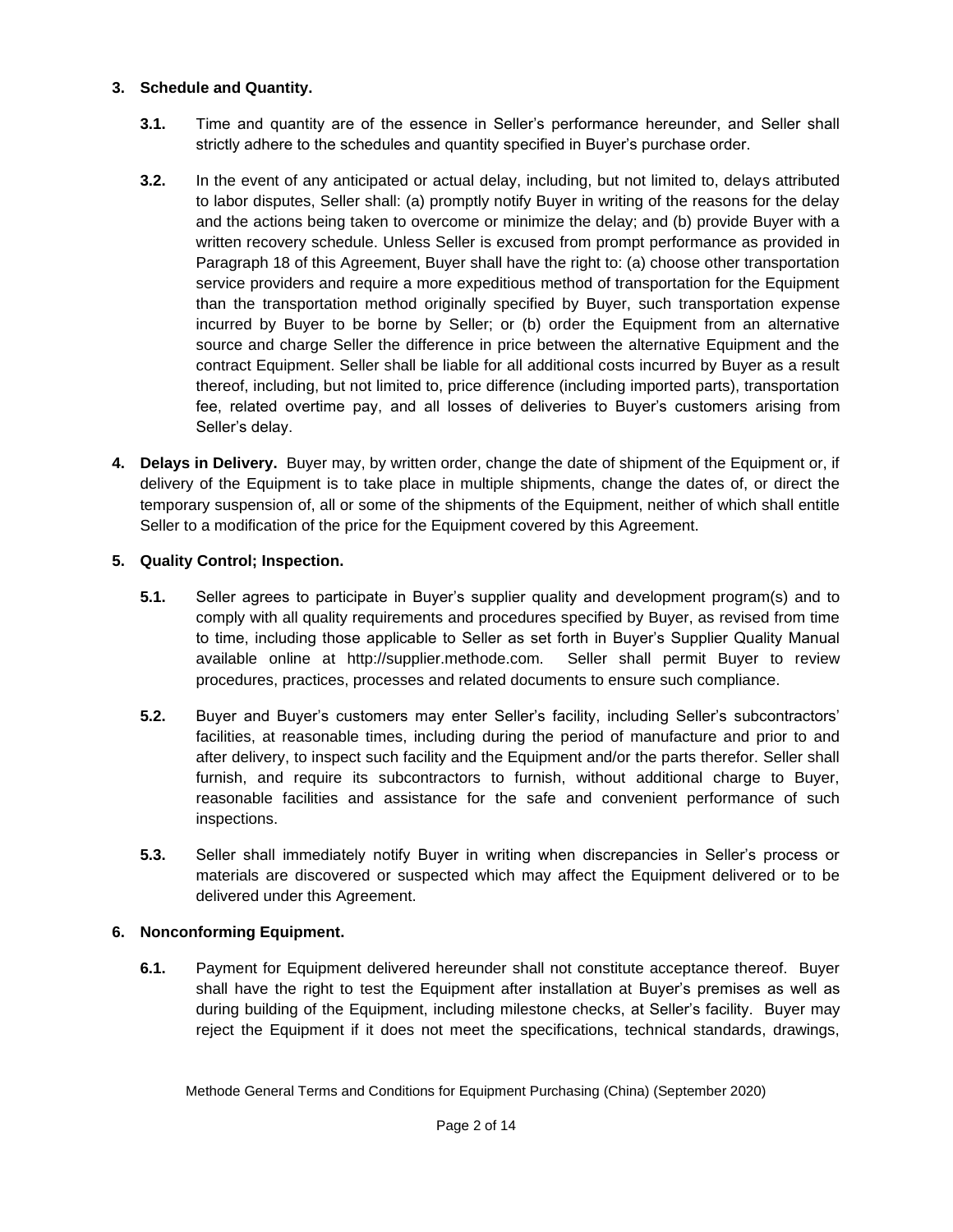samples, or descriptions that have been furnished, specified or approved by Buyer (the "Specifications") or any applicable warranty. In the event of a rejection of any Equipment or any component or subassembly of the Equipment, Seller shall have five (5) days to submit a plan to Buyer as to how Seller will make corrections or alterations to the Equipment or where applicable, the components or subassemblies. The plan shall include the time required for Seller to correct or alter the Equipment and the time period must be approved by the Buyer. After such rejection, Seller shall have a period (not to exceed five (5) working days or as agreed between Seller and Buyer), to make alterations at Seller's expense necessary to cause the Equipment to comply with the Specifications and warranties. Seller may again then tender the Equipment to Buyer. Buyer shall again have the right to test the Equipment. If the Equipment does not meet the Specifications or any applicable warranty, Buyer may at its option (a) retain the nonconforming Equipment and either repair the Equipment itself or request Seller do so, on or off-site; as applicable, or (b) reject the Equipment and be relieved of liability for the purchase price and be entitled to a refund of any payments already made. In the event of rejection of the Equipment, Buyer shall at its option, and without any liability to Seller, store the Equipment until Seller arranges for the return shipment of the Equipment at its sole cost and risk, or arrange for the return of the Equipment to Seller, at Seller's sole cost and risk. Any specific testing and rejection procedures contained in Buyer's purchase order shall supersede the language of this Paragraph to the extent of any inconsistency.

- **6.2.** Seller shall bear all costs and expenses incurred as a result of or in connection with nonconformance and repair, replacement or other correction.
- **6.3.** This Paragraph 6 shall not limit or impair Buyer's right to assert any legal remedy pursuant to this Agreement or relieve Seller's responsibility for latent defects. Acceptance of the Equipment, or payment for the Equipment, by Buyer shall not constitute acknowledgement of the Equipment as conforming, and will not relieve Seller of any obligations or liabilities under this Agreement or impair any rights or remedies of Buyer.

### **7. Invoice and Payment.**

- **7.1.** Seller shall issue to Buyer an original invoice upon delivery of the Equipment and completion of any installation, testing or related services to be performed hereunder by Seller. Seller's invoice shall include Buyer's contract and/or order number and line item number. Unless otherwise approved by Buyer in writing, Seller shall not bill Buyer for the Equipment at prices higher than stated on the purchase order. Seller shall promptly repay Buyer any amounts paid in excess of amounts due Seller. Payment terms shall be as set forth in the purchase order or, if none are specified in the order, net 120 days.
- **7.2.** Seller warrants that the prices for the Equipment sold to Buyer are not higher than those extended to any other customer for the same or similar equipment in similar quantities. If Seller violates this warranty, Seller shall retroactively reduce the prices correspondingly.
- **8. Taxes.** Unless otherwise provided in the order, the price of this Agreement includes, and Seller is liable for and shall pay, all taxes, duties, and similar levies imposed on Seller. Buyer shall not be responsible or liable for any tax, duty or similar levy against Seller. To the extent that the purchase order provides for Buyer to be responsible for any sales, use or other tax, duty or similar levy under this Agreement, the purchase order shall specifically itemize such amounts and Buyer shall have the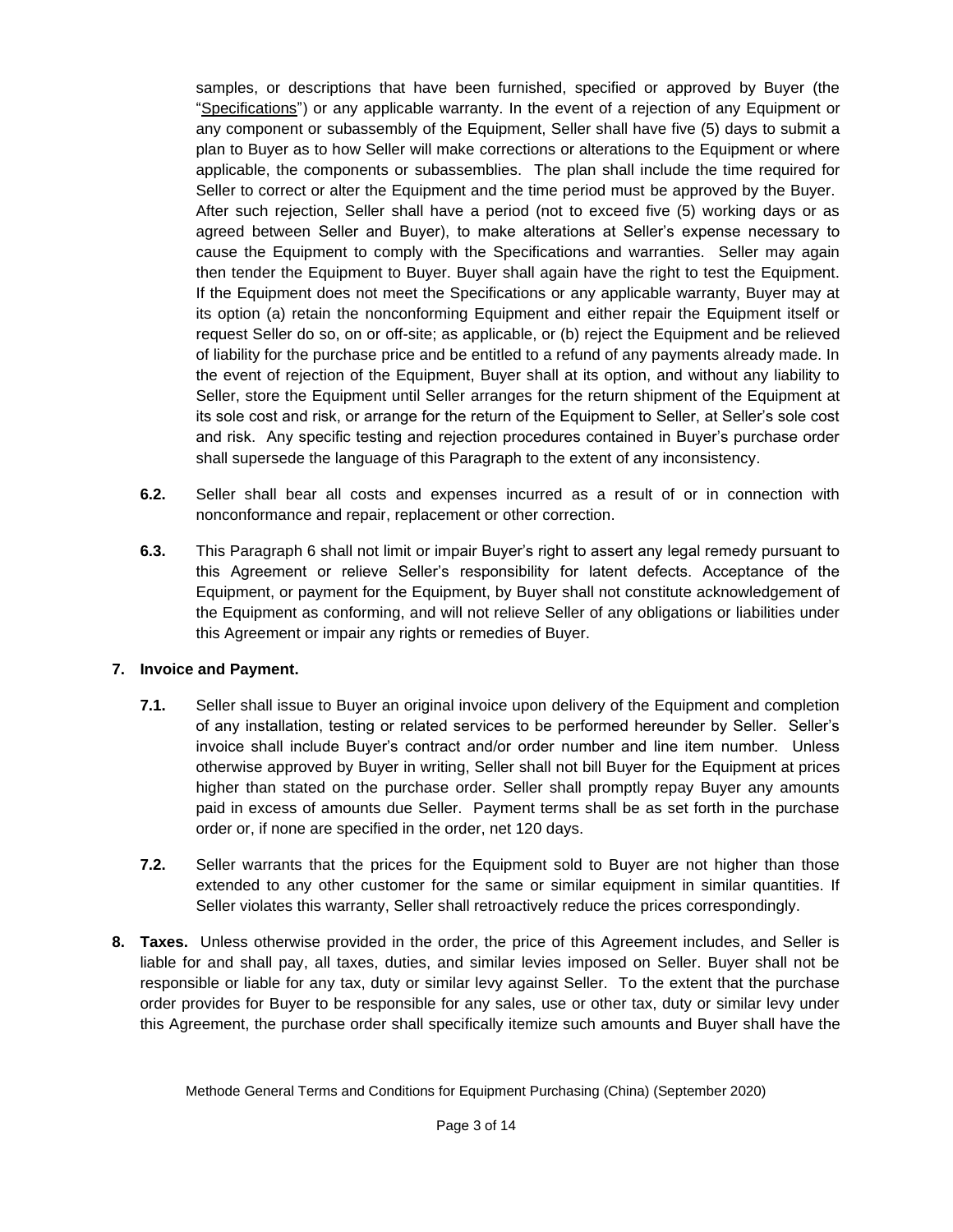right to contest or defend any audit or other action instituted by any governmental authority with respect to such tax, duty or levy.

- **9. Changes.** Buyer reserves the right at any time to direct changes, or cause Seller to make changes, to drawings and Specifications of the Equipment or to otherwise change the scope of the work covered by this Agreement, including work with respect to such matters as inspection, testing or quality control. Seller shall promptly make such changes, provided that if such change increases or decreases the cost or time required to perform this Agreement, Buyer and Seller shall negotiate an equitable adjustment in the price or schedule, or both, to reflect the increase or decrease. Any changes to this Agreement shall be made in accordance with Paragraph 26.15.
- **10. Services.** To the extent specified in the purchase order, Seller shall provide installation (or supervision thereof), startup, training, maintenance and/or additional service at the prices or rates on the purchase order or, if none, Seller's current standard rates. Seller shall provide such services in accordance with any schedule provided or referenced in the purchase order or, if related to installation, in a manner to enable Buyer to complete installation of the Equipment without delay. Any and all services supplied by Seller hereunder will be performed in accordance with the terms and conditions of this Agreement. Seller shall employ or subcontract with personnel that are skilled, competent, experienced and trained with respect to the services assigned to such person.
- **11. Spare and Replacement Parts.** During the ten (10) year period after Buyer's acceptance of the Equipment under this Agreement (or such shorter or longer period as may be specified in the purchase order), Seller shall maintain, at its expense, the ability to and shall sell spare and replacement parts to Buyer to allow Buyer to continue to maintain and operate the Equipment. Unless otherwise agreed to by Buyer, the prices during this period shall be the prices (if any) specified for such spare and replacement parts in the purchase order for the Equipment, or, if no such prices are specified, the then-current prices generally charged by Seller; provided that such prices shall not be higher than those extended to any other customer for the same or similar spare and replacement parts in similar quantities.

### **12. Buyer's Property.**

- **12.1.** To the extent that Buyer furnishes (either directly or indirectly) to Seller, or directly reimburses Seller for the cost of, any specific supplies, materials, drawings, machinery, equipment, tools, jigs, dies, gauges, fixtures, molds, patterns or other items to be used by Seller to manufacture, assemble or otherwise produce the Equipment or any portion thereof ("Buyer's Property"), such Buyer's Property shall be and remain the property of Buyer and held by Seller on a bailment basis.
- **12.2.** Buyer shall make no warranty on the quality of Buyer's Property, and Seller shall inspect any and all of such Buyer's Property before taking possession, custody or control as a bailment. Seller assumes all risk of loss, destruction or damage to Buyer's Property while in Seller's possession, custody or control, including any transfer to Seller's subcontractors.
- **12.3.** Seller at its expense shall: (a) properly house Buyer's Property to a commercially reasonable standard; (b) maintain Buyer's Property, including its repair or replacement, in the condition necessary to produce the Equipment in accordance with the terms of the purchase order and this Agreement and be responsible for all wear and tear, excluding normal wear and tear; (c) conspicuously mark Buyer's Property as the property of Buyer; (d) prevent the commingling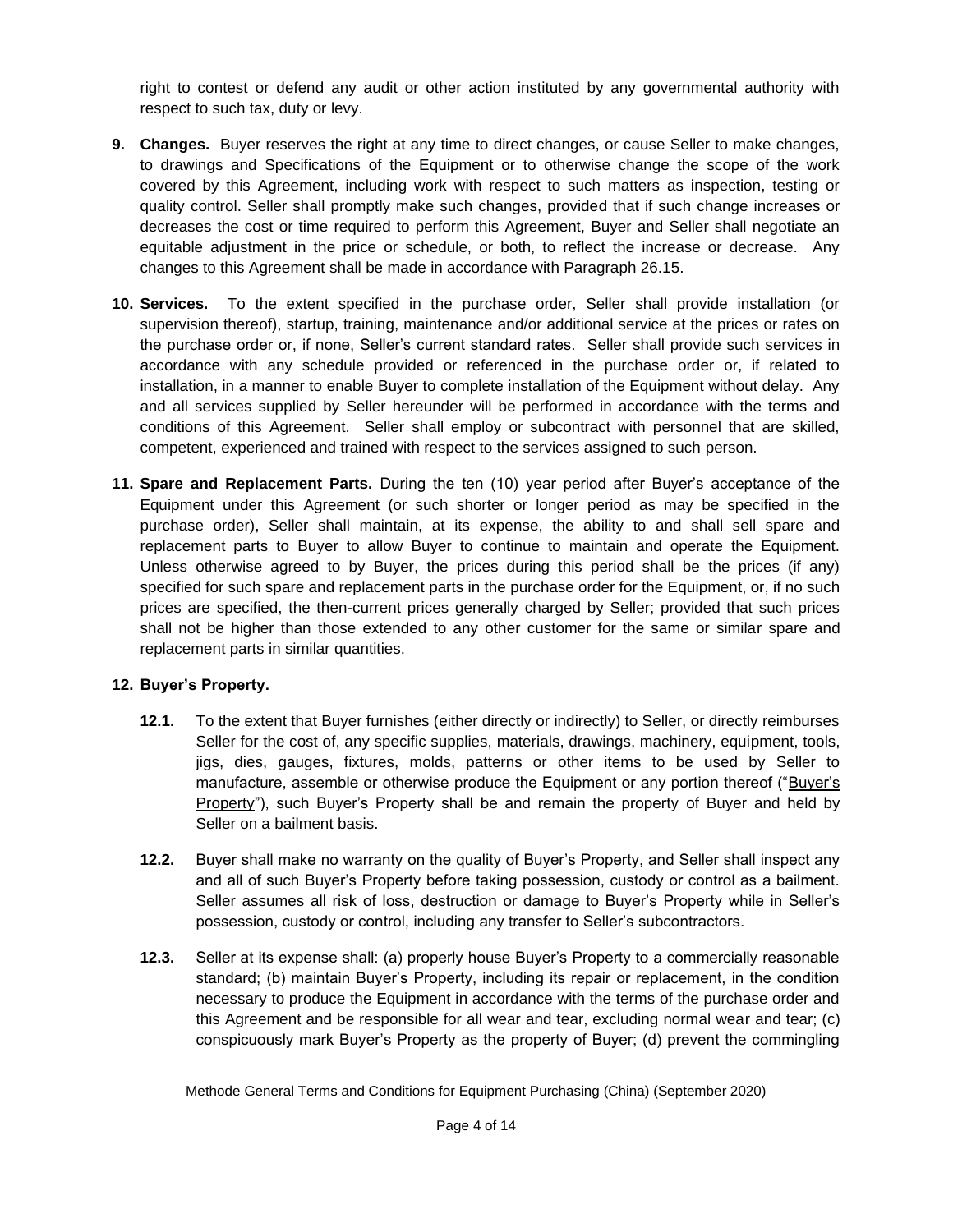of Buyer's Property with property owned by Seller or a third party; (e) obtain Buyer's prior written consent before moving Buyer's Property to another location of Seller or a third party; (f) use Buyer's Property solely in the performance of this Agreement unless specifically authorized in writing by Buyer; (g) keep and maintain, and provide proof upon Buyer's request of, adequate insurance against risk of loss, destruction or damage to Buyer's Property, even if it occurs despite Seller's exercise of due care; and (h) promptly notify Buyer if Buyer's Property is lost, damaged or destroyed. Buyer may, with five (5) days prior written notice, audit all pertinent books and records of Seller and its subcontractors, and to make reasonable inspection of Seller's and its subcontractor's premises, in order to verify compliance with the provisions of this Paragraph 12.3.

- **12.4.** Upon the request of Buyer and at Buyer's option, Seller shall immediately release or deliver Buyer's Property to Buyer, either: (a) F.O.B. Seller's plant, properly packed and marked in accordance with the requirements of the carrier selected by Buyer to transport such property; or (b) to any location designated by Buyer, in which event Buyer shall pay to Seller the reasonable costs of delivering such property to such location. Seller is responsible for labor and other costs of dismounting, dismantling and staging Buyer's Property for release or delivery. Seller agrees that in the event of its failure to hand over possession of Buyer's Property immediately upon Buyer's request, Buyer shall be entitled to enter Seller's premises and take possession thereof without any written or oral notification.
- **12.5.** When permitted by laws, Seller waives any lien or other rights that Seller might otherwise have in Buyer's Property, including, but not limited to, any rights of setoff, recoupment or counterclaim arising from this or any other transactions with Buyer.

### **13. Intellectual Property Rights.**

- **13.1.** "Intellectual Property Rights" means any and all: (a) copyrights, trademarks, and patents; (b) rights relating to innovations, know-how, trade secrets, and confidential, technical, and nontechnical information; (c) moral rights, author's rights, and rights of publicity; and (d) other industrial, proprietary and intellectual property-related rights anywhere in the world, that exist as of the date hereof or hereafter come into existence, and all applications, renewals and extensions of the foregoing, regardless of whether or not such rights have been registered with the appropriate authorities in such jurisdictions in accordance with the relevant legislation.
- **13.2.** Except as otherwise expressly provided herein, each party shall retain full title to and ownership of any Intellectual Property Rights which is or was developed by such party. To the extent that any Equipment is manufactured specifically to meet drawings and/or proprietary specifications provided by Buyer to Seller, then as between Buyer and Seller, Buyer shall acquire all Intellectual Property Rights to any aspect of such Equipment specific to such drawings or specifications (including any derivatives thereof or improvements thereto).
- **13.3.** To the extent that the Equipment embodies any Intellectual Property Rights of Seller or requires the use of any Intellectual Property Rights of Seller to operate, use, repair, refurbish, utilize or otherwise allow Buyer to exercise its rights as owner of the Equipment, Seller grants Buyer a perpetual, irrevocable, worldwide, nonexclusive, royalty-free license (with the right to assign or to grant sublicenses to any assignees, operators or transferees of the Equipment)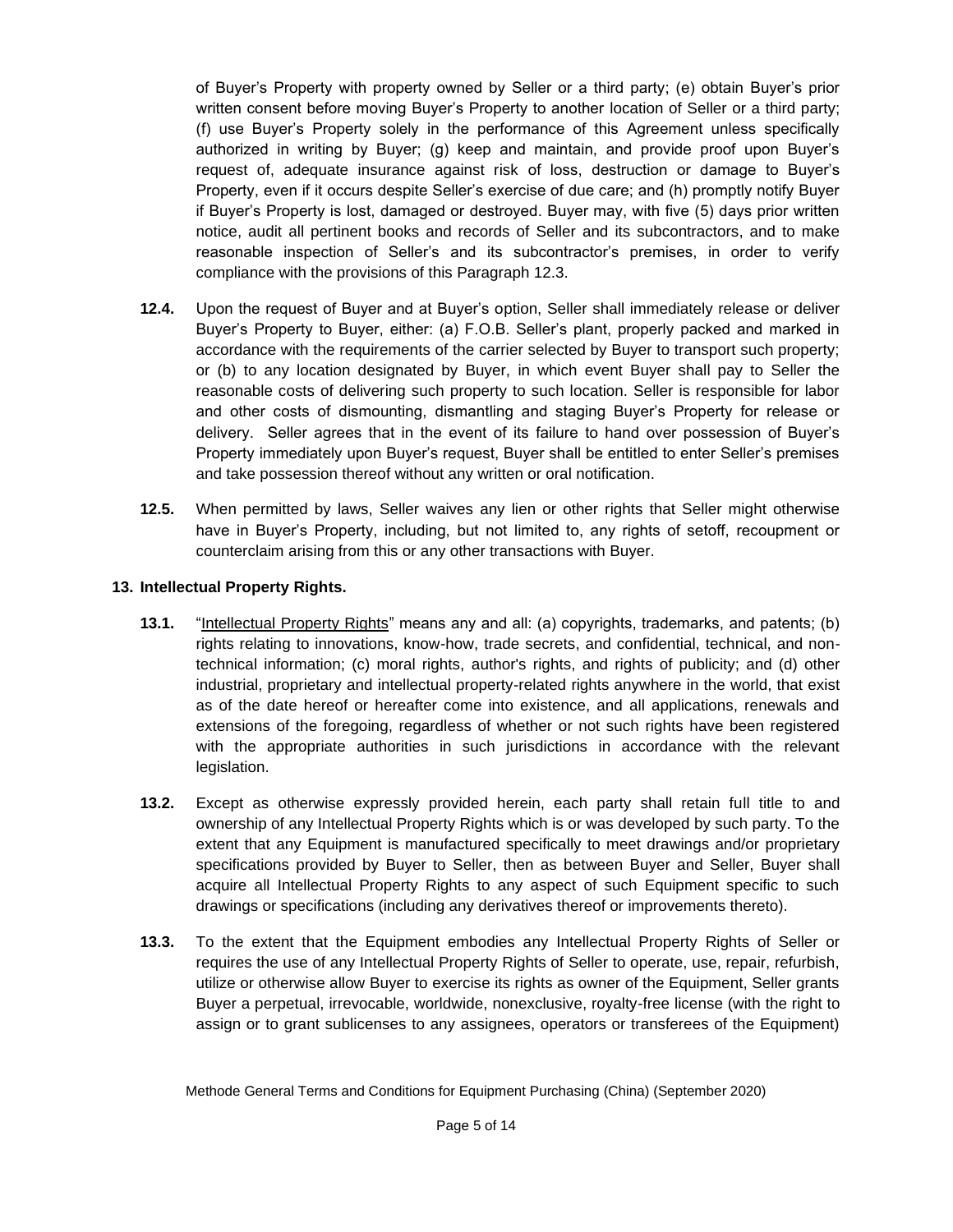under Seller's Intellectual Property Rights to use, operate, test, install, maintain, support, repair, refurbish, utilize or otherwise allow Buyer to exercise its rights as owner of the Equipment. For the avoidance of doubt, no rights or license are granted which would allow Buyer to utilize Seller's Intellectual Property Rights apart from the Equipment delivered hereunder.

- **13.4.** Buyer will require as-built plans or drawings for the Equipment as may be necessary for Buyer to operate and maintain the Equipment. Seller shall produce and provide to Buyer, at Seller's expense, in hard copy and electronic format reasonably specified by Buyer (with drawings being in English), a complete set of all as-built plans, drawings and specifications. Seller shall submit the copies of the as-built plans with Buyer's final payment for the Equipment.
- **13.5.** Prior to shipment of the Equipment (and without further cost to Buyer), Company shall provide to Buyer one (1) hard copy and one electronic copy (in such format as may be reasonably requested by Buyer) of complete and detailed operation and instruction manuals of the Equipment in English (or other language if specified on the purchase order).

### **14. Confidentiality.**

- **14.1.** Buyer and Seller shall use the standard of care it would use in protecting the confidentiality of its own confidential information, but in no event less than the reasonable degree of care, to keep confidential and protect from unauthorized use and disclosure all confidential or proprietary data or information disclosed by one party to the other under this Agreement, including but not limited to, trade secrets, technical data, product specifications, testing specifications, processes, and results, pricing information, quality procedures and results, customer information, and any other information to the extent that information is identified orally or in writing as confidential by the producing party at the time it is shared or within a reasonable time thereafter (collectively, "Confidential Information"), provided that Confidential Information shall not include information that: (a) now or subsequently becomes generally available to the public through no fault or breach of the receiving party; (b) the receiving party can demonstrate to have such information rightfully in its possession prior to disclosure without being bound by similar confidentiality obligations; (c) the receiving party rightfully and without restrictions as to confidentiality obtains such information from a third party who has the right to transfer or disclose such information; or (d) is independently developed by the receiving party without reference to the Confidential Information of the disclosing party. Buyer and Seller shall each restrict disclosure of Confidential Information only to those who have a "need to know" in order for the party to perform its obligations under this Agreement and shall use Confidential Information of the other party only in performance of and for the purpose of this Agreement.
- **14.2.** In the event that the receiving party is required to disclose all or part of the disclosing party's Confidential Information under the terms of a valid and effective subpoena, court order governmental rule or regulation or other judicial requirement, the receiving party agrees to immediately notify the disclosing party of the existence, terms and circumstances surrounding such a request or requirement so that the disclosing party may seek an appropriate protective order or waive compliance by the receiving party with the appropriate provisions of this Agreement. If the receiving party is compelled to disclose any of the disclosing party's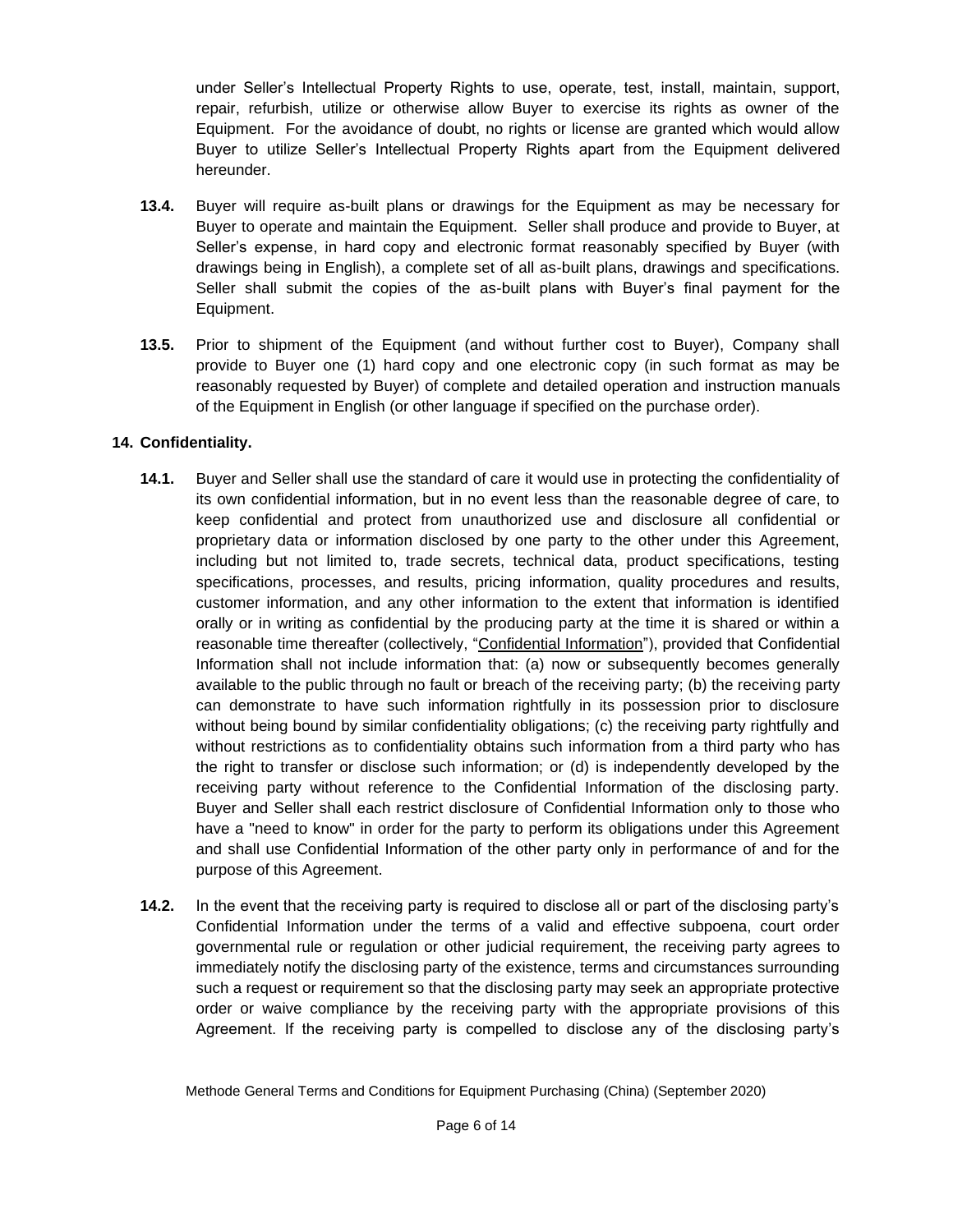Confidential Information, it will disclose only the portion thereof which it is compelled to disclose and shall permit the disclosing party to seek an order or other reliable assurance that confidential treatment shall be accorded to the Confidential Information so disclosed.

- **14.3.** Despite any other obligations or restrictions imposed by this Paragraph 14, Buyer shall have the right to use, disclose and reproduce Seller's Confidential Information, and make derivative works thereof, for the purposes of use, operation, testing, installation, maintenance, support, repairing, refurbishment, utilization of the Equipment. Any such use, disclosure, reproduction or derivative work by Buyer shall, whenever appropriate, include a restrictive legend suitable for the particular circumstances.
- **14.4.** Seller may disclose Confidential Information of Buyer to its subcontractors as required for the performance of this Agreement, provided that Seller informs them of the confidential status of the information provided to them and takes reasonable steps to ensure they maintain the confidentiality of Buyer's Confidential Information. Seller shall be liable to Buyer for any breach of any obligations hereunder by such subcontractor.
- **14.5.** Upon Buyer's request at any time, and in any event upon the delivery of the Equipment and completion of any related services performed by Seller hereunder or the termination or cancellation of this Agreement, Seller shall return to Buyer all of Buyer's Confidential Information and all materials derived therefrom, unless specifically directed otherwise in writing by Buyer. Buyer shall have the right to audit Seller's compliance with this Paragraph 14. The provisions of this Paragraph 14 shall survive the performance, completion, termination or cancellation of this Agreement.

## **15. Warranty.**

- **15.1.** Seller warrants that all Equipment and any services covered by this Agreement will: (a) conform to the Specifications; (b) comply with all laws and regulations including, but not limited to, national standards, trade standards, and local standards; (c) be merchantable and suitable for the purpose intended; (d) be wholly new and contain new components and parts unless authorized in writing by Buyer; (e) be free from defects in materials and workmanship; and (f) be free from defects in design to the extent furnished by Seller, even if the design has been approved by Buyer. The warranty period begins on the date the Equipment is accepted by Buyer and extend for the period specified in the purchase order or, if no period is specified in the order, a period that is the longer of: (a) Seller's standard warranty for the Equipment; or (b) the warranty provided under applicable laws, industry regulations or industry practices or standards. This warranty shall survive inspection, test and acceptance of, and payment for, the Equipment. This warranty shall run to Buyer and its successors, assigns, and transferees of the Equipment. To the extent the Equipment contains components or parts that are obtained from third parties, which components or parts are the subject of any express or implied warranty, Seller shall take all commercially reasonable steps necessary and shall in good faith cooperate with Buyer to obtain for Buyer the benefit of such warranty, including, without limitation, by producing evidence to support Buyer's warranty claim.
- **15.2.** Seller warrants that it has good and warrantable title to the Equipment, free and clear of any security interests, liens or encumbrances, and that Seller has full power and authority to enter

Methode General Terms and Conditions for Equipment Purchasing (China) (September 2020)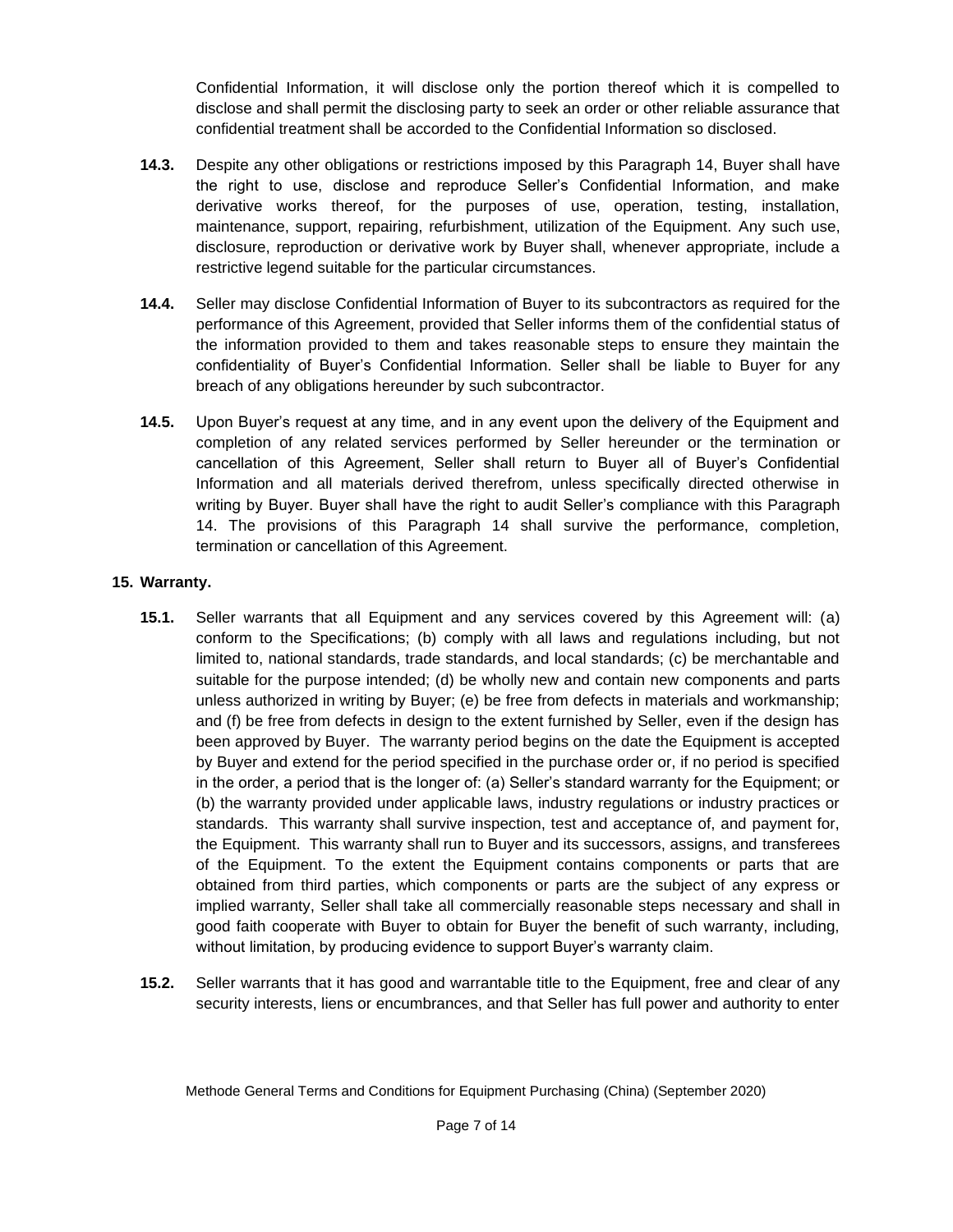into this Agreement and to convey all rights and licenses granted to Buyer under this Agreement.

- **15.3.** Seller warrants that the Equipment delivered under this Agreement, and the operation of the Equipment in the manner intended, shall not infringe, misappropriate or otherwise make unauthorized use of any Intellectual Property Rights of any third party.
- **15.4.** If the Equipment and/or any services relating thereto do not comply with the warranties in this Agreement, Buyer may, at its option, and at Seller's expense: (a) return the applicable Equipment for credit or refund; or (b) require prompt correction or replacement of the defective or nonconforming Equipment and/or services. To the extent feasible to Buyer under the circumstances, Buyer may, at its option, accept Seller's repair or replacement of components or subassemblies of the Equipment. Without limiting the foregoing, should the Equipment fail to conform to the warranties set forth in this Paragraph 15, Buyer shall notify Seller and Seller shall, if requested by Buyer, reimburse Buyer for any incidental and consequential damages caused by such defective or nonconforming Equipment, including, but not limited to, costs, expenses, losses, attorney's or other professional fees incurred by Buyer: (a) in inspecting, sorting, repairing or replacing such defective or nonconforming Equipment; (b) resulting from production interruptions; and (c) for claims or litigation arising from death, injury or property damage caused by such defective or nonconforming Equipment. Seller agrees that the foregoing remedies are in addition to any other remedies provided elsewhere in this Agreement and remedies available under law or equity.
- **16. Access to Buyer's Plants and Properties.** Seller shall, and cause Seller's subcontractors to, comply with all the rules and regulations established by Buyer for access to and activities in and around premises controlled by Buyer or Buyer's customer.

### **17. Indemnification.**

- **17.1.** Seller shall indemnify, defend and hold harmless Buyer and its customers, officers, directors, employees, contractors, predecessors and successors in interest, assigns, parents, subsidiaries, divisions, and agents (the "Buyer Indemnified Party") against all claims, suits, actions, awards, liabilities, damages, costs, attorney's fees and other professional fees (collectively, "Claims") for any death, injury or property damage relating to or arising out of the acts or omissions of Seller or its officers, directors, employees, contractors, representatives, or agents (the "Seller Indemnifying Party") under this Agreement, including without limitation any defect or alleged defect in the Equipment supplied by the Seller Indemnifying Party, any actual or alleged negligence or fault of the Seller Indemnifying Party in connection with the design or manufacture of the Equipment, or any breach by the Seller Indemnifying Party of the representations and warranties under Paragraph 15.
- **17.2.** Seller shall indemnify, defend and hold harmless the Buyer Indemnified Party against any Claims related to or arising out of the actual or alleged infringement of any Intellectual Property Rights in connection with the Equipment and any services relating thereto, including such Claims where such infringement relates to or arises out of Seller's compliance with the Specifications or requirements of Buyer.
- **17.3.** The Buyer Indemnified Party will duly notify Seller of any Claim and shall provide reasonable assistance to Seller, at Seller's expense, to enable Seller to defend the Claim. Buyer shall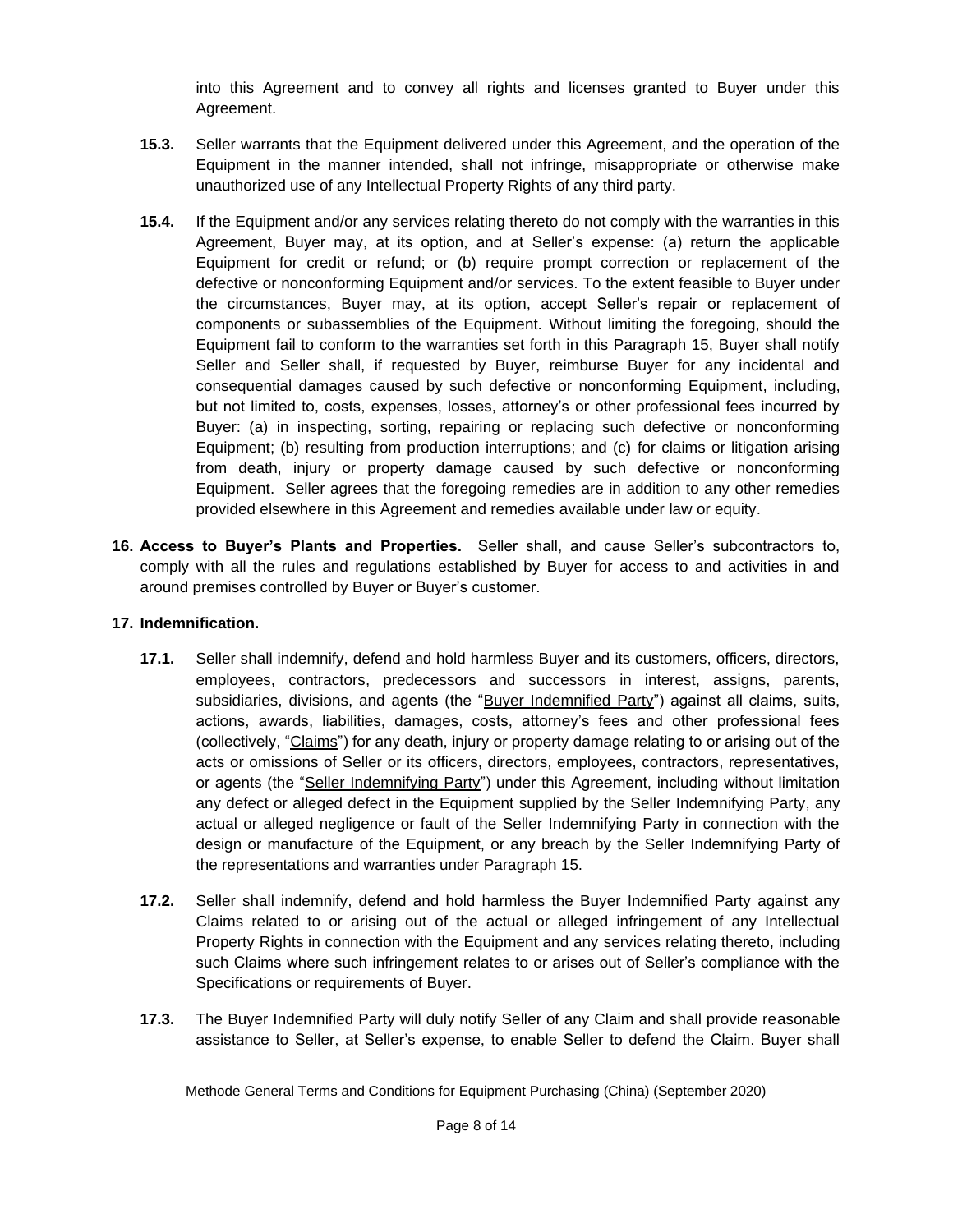have the right to reasonably reject counsel selected by Seller and the right to reject any settlement that would negatively impact Buyer as determined solely by Buyer. Unless otherwise provided herein, Buyer may, at its sole expense, actively participate in any suit or proceeding, through its own counsel.

- **17.4.** Notwithstanding the foregoing, in the event of a product liability related claim, Buyer has the right, at Seller's reasonable expense, to conduct the defense of any such claim relating to the Equipment covered by this Agreement. Seller shall provide reasonable assistance, including technical expertise, to Buyer in conducting the defense of any such claim. Seller and Buyer shall communicate and cooperate with each other and, if required, with the appropriate insurance carrier, to the fullest extent reasonably possible in investigating the facts and circumstances surrounding any actual, potential or threatened product liability claim relating to the Equipment manufactured and sold under this Agreement and in litigating the matter.
- **18. Force Majeure.** Neither Buyer nor Seller will be liable for any delay or failure to perform its obligations hereunder if, and to the extent that such delay or failure to perform is caused by an event or occurrence which is unforeseeable on issuance of the applicable purchase order, unavoidable, and beyond the reasonable control of the party and without its fault or negligence, including, but not limited to, acts of God, actions by any governmental authority (whether valid or invalid), fires, floods, windstorms, riots, explosions, epidemics, natural disasters, wars, sabotage, labor problems (including lockouts, strikes and slowdowns), inability to obtain power, material, labor, equipment or transportation, or court injunction or order; provided that written notice of such delay (including the anticipated duration of the delay) shall be given by the affected party to the other party within five (5) calendar days from the occurrence of this event. Buyer may terminate all or any part of this Agreement without liability upon written notice to Seller if such delay or failure to perform by Seller lasts more than thirty (30) calendar days.

### **19. Termination.**

- **19.1. Termination for Insolvency**. Buyer may immediately terminate all or any part of this Agreement by giving written notice to Seller in the event of the occurrence of any of the following or any other comparable events: (a) insolvency of Seller; (b) filing of a voluntary petition in bankruptcy by Seller; (c ) filing of any involuntary petition in bankruptcy against Seller; (d) appointment of a receiver or trustee for Seller; or (e) execution of an assignment for the benefit of creditors by Seller, provided that such petition, appointment, or assignment is not vacated or nullified within fifteen (15) calendar days of such event. Seller shall reimburse Buyer for all cost incurred by Buyer in connection with any of the foregoing, including, but not limited to, all attorney's fee and other professional fees.
- **19.2. Termination for Breach or Nonperformance**. Buyer may immediately terminate all or any part of this Agreement by giving written notice to Seller in the event of the occurrence of any of the following or any other comparable events: (a) Seller repudiates or breaches any of the terms of this Agreement, including Seller's warranties; (b) Seller fails to deliver the Equipment as specified by Buyer; or (c) Seller fails to make progress to the extent that in Buyer's reasonable belief it will endanger timely and proper delivery of the Equipment, and in all circumstances does not correct such failure or breach within ten (10) calendar days (or such shorter period of time if commercially reasonable under the circumstance) after receipt of written notice from Buyer specifying such failure or breach.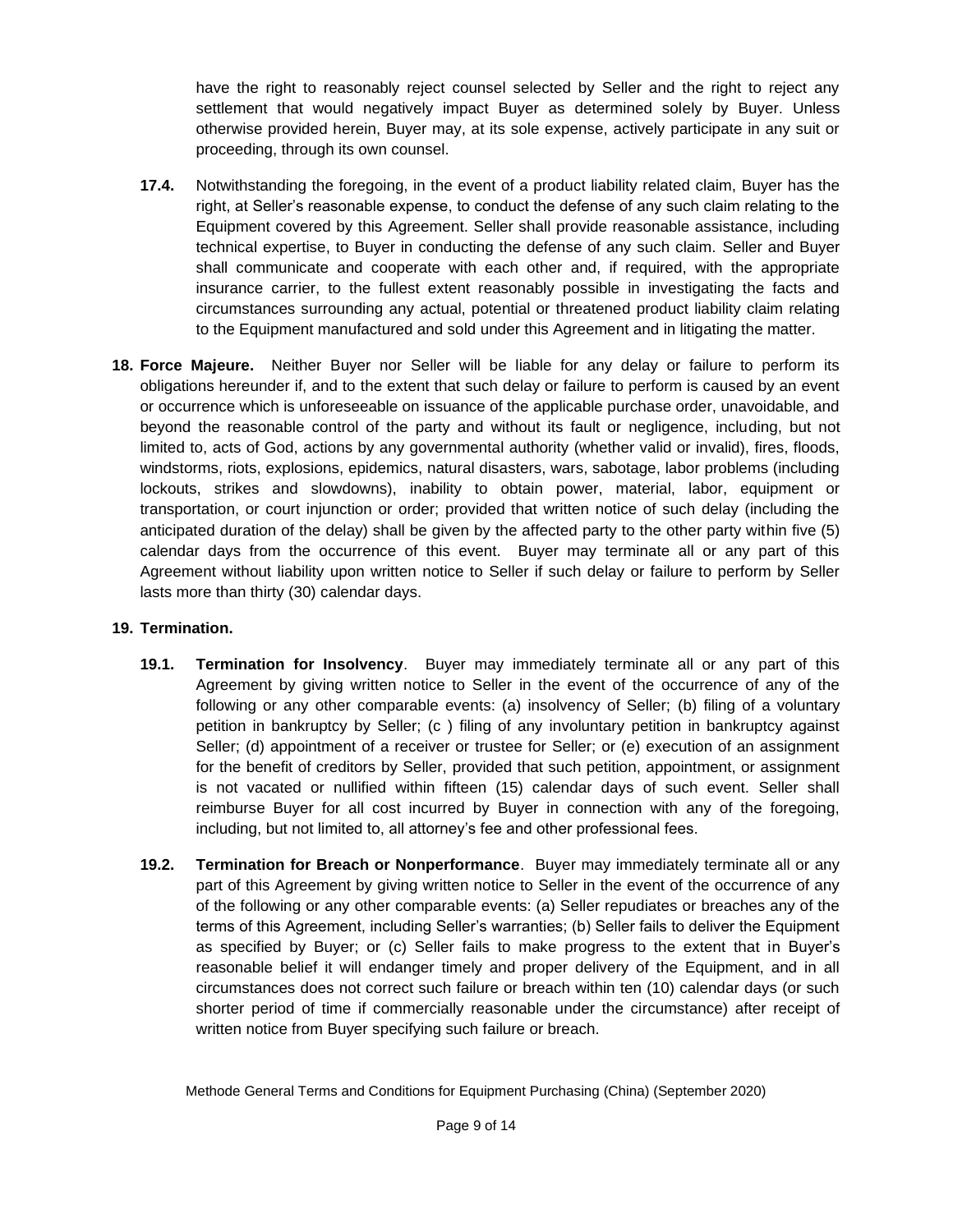- **19.3. Termination for Sale of Assets or Change in Control**. Buyer may immediately terminate all or any part of this Agreement upon giving at least thirty (30) days' notice to Seller, without liability to Seller, in the event of the occurrence of the following events: (a) Seller sells or leases, or offers to sell or lease, a material portion of its assets; or (b) Seller sells or exchanges, or offers to sell or exchange, or causes to be sold or exchanged, a controlling interest in the shares of Seller.
- **19.4. Termination for Force Majeure**. Buyer may immediately terminate all or any part of this Agreement upon written notice to Seller as described in Paragraph 18. In the event of a termination due to force majeure, to the extent feasible to Buyer under the circumstances, Buyer may, at its option, accept and pay for components or subassemblies of the Equipment.
- **20. Insurance.** Seller shall purchase and maintain insurance coverage with carriers acceptable to Buyer in the amounts adequate to meet the requirements of the laws and regulations of the U.S., foreign country, state, or other governmental division in which the work or any portion of work is performed and to ensure the performance of this Agreement and Seller's legal and stable operation. At Buyer's request, Seller shall furnish certified copies of certificates of insurance reflecting compliance with the requirements herein. Such certificates shall be kept current during the term and warranty period of this Agreement, and shall provide for thirty (30) calendar days' prior written notice to Buyer from the insurer of any termination or reduction in the amount or scope of coverage. Seller's furnishing of certificates of insurance or purchase of insurance shall not release Seller of its obligations or liabilities under this Agreement. By requiring insurance herein, Buyer does not represent that coverage and limits will necessarily be adequate to protect Seller.

## **21. Customs; Export Controls.**

- **21.1.** Credits or benefits resulting or arising from this Agreement, including trade credits, export credits or the refund of duties, taxes or fees, shall belong to Buyer. Seller shall provide all information necessary (including written documentation and electronic transaction records) to permit Buyer to receive such benefits or credits, as well as to fulfill its customs related obligations, origin marking or labeling requirements and local content origin requirements, if any.
- **21.2.** Export licenses or authorizations necessary for the export of the Equipment to the delivery point shall be the responsibility of Seller unless otherwise indicated in this Agreement, in which event Seller shall provide such information as may be necessary to enable Buyer to obtain such licenses or authorizations. Seller shall undertake such arrangements as necessary for the Equipment to be covered by any duty deferral or free trade zone program(s) of the country of import.
- **22. Compliance with Laws.** Seller, and all Equipment and services provided by Seller, shall comply with all applicable national, state, provincial, and local laws, ordinances, rules, and regulations, including those relating to the manufacture, labeling, transportation, importation, exportation, licensing, approval or certification of the Equipment and/or any services relating thereto, environmental matters, data protection and privacy, wages, hours and conditions of employment, subcontractor selection, discrimination, occupational health/safety and motor vehicle safety. Seller warrants and represents that neither it nor any of its subcontractors will utilize child, slave, prisoner or any other form of forced or involuntary labor, or engage in abusive employment or corrupt business practices, in the supply of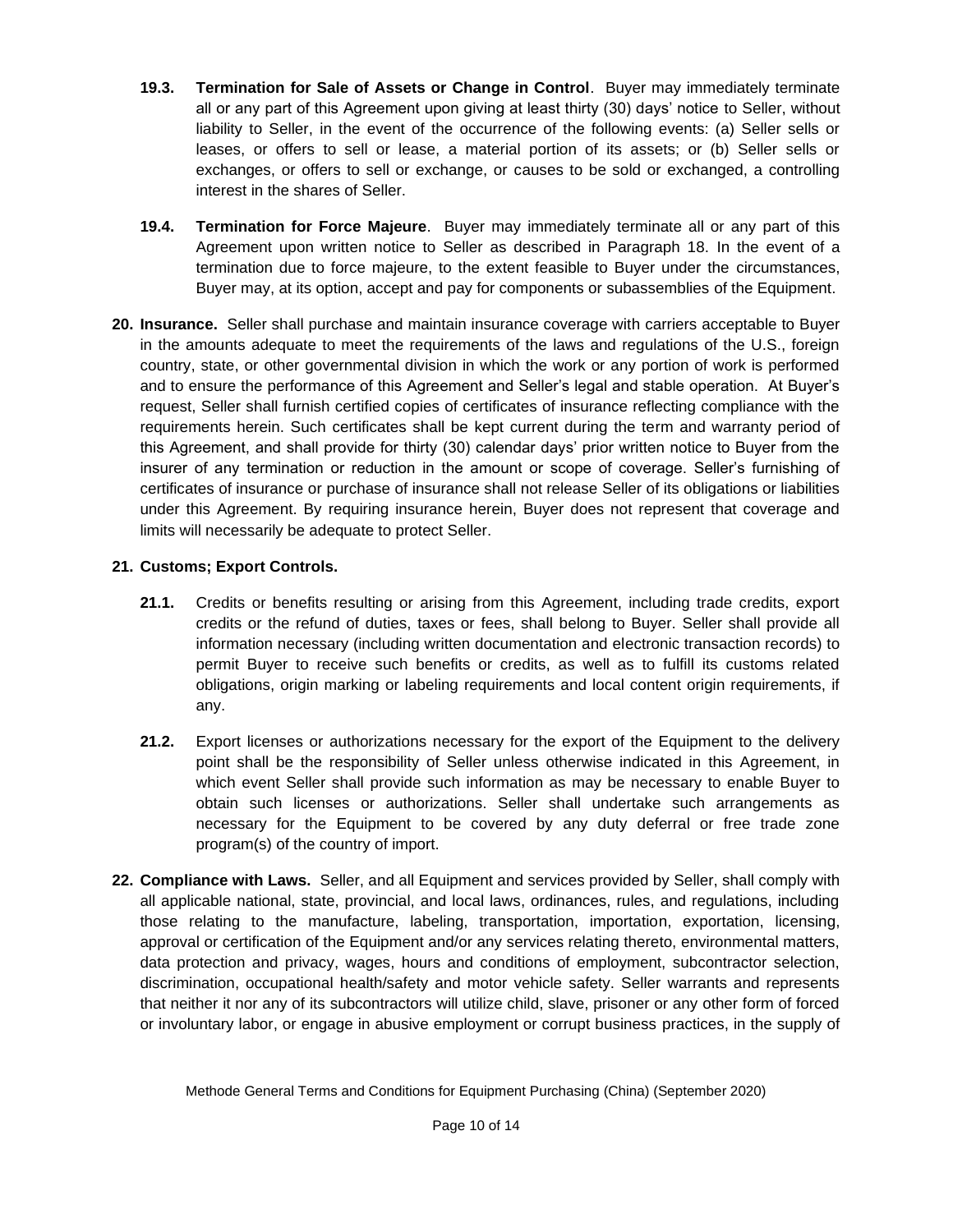the Equipment or provision of services under this Agreement. At Buyer's request, Seller shall certify in writing its compliance with the foregoing.

- **23. Kickbacks.** Seller represents, warrants, covenants and agrees that Seller and its directors, employees, agents, servants, representatives do not and will not give or ask to be given anything of value including, but not limited to, any money, goods or services to Buyer and its directors, employees, agents, servants or representatives, directly or indirectly, so as to influence objective and just business decisions to be made. Seller and Buyer are committed to conducting their business based on the principle of "fair dealing" and each agrees that it has established or will establish a system to ensure that itself and its directors, employees, agents, servants and representatives will not accept kickbacks or bribes or receive any commission or personal benefit without proper authorization.
- **24. Methode Supplier Code of Conduct.** Seller shall comply, and shall cause all of its subcontractors to comply, with Methode Supplier Code of Conduct and any applicable supplements in effect. Methode Supplier Code of Conduct is available online at http://supplier.methode.com or from Buyer's purchasing representative.
- **25. Audit.** In addition to any other inspection or audit rights granted to Buyer hereunder, Buyer, at its expense, may enter Seller's premises on reasonable notice and during normal business hours to inspect and audit Seller's books and records relating to Buyer's business to substantiate the charges invoiced under this Agreement (to the extent such amounts are charged on a time and materials basis). Seller agrees that such audit may be used as the basis for settlement of charges under this Agreement. Seller shall keep a separate account of the cost of all the Equipment or services provided under this Agreement in accordance with generally accepted accounting principles.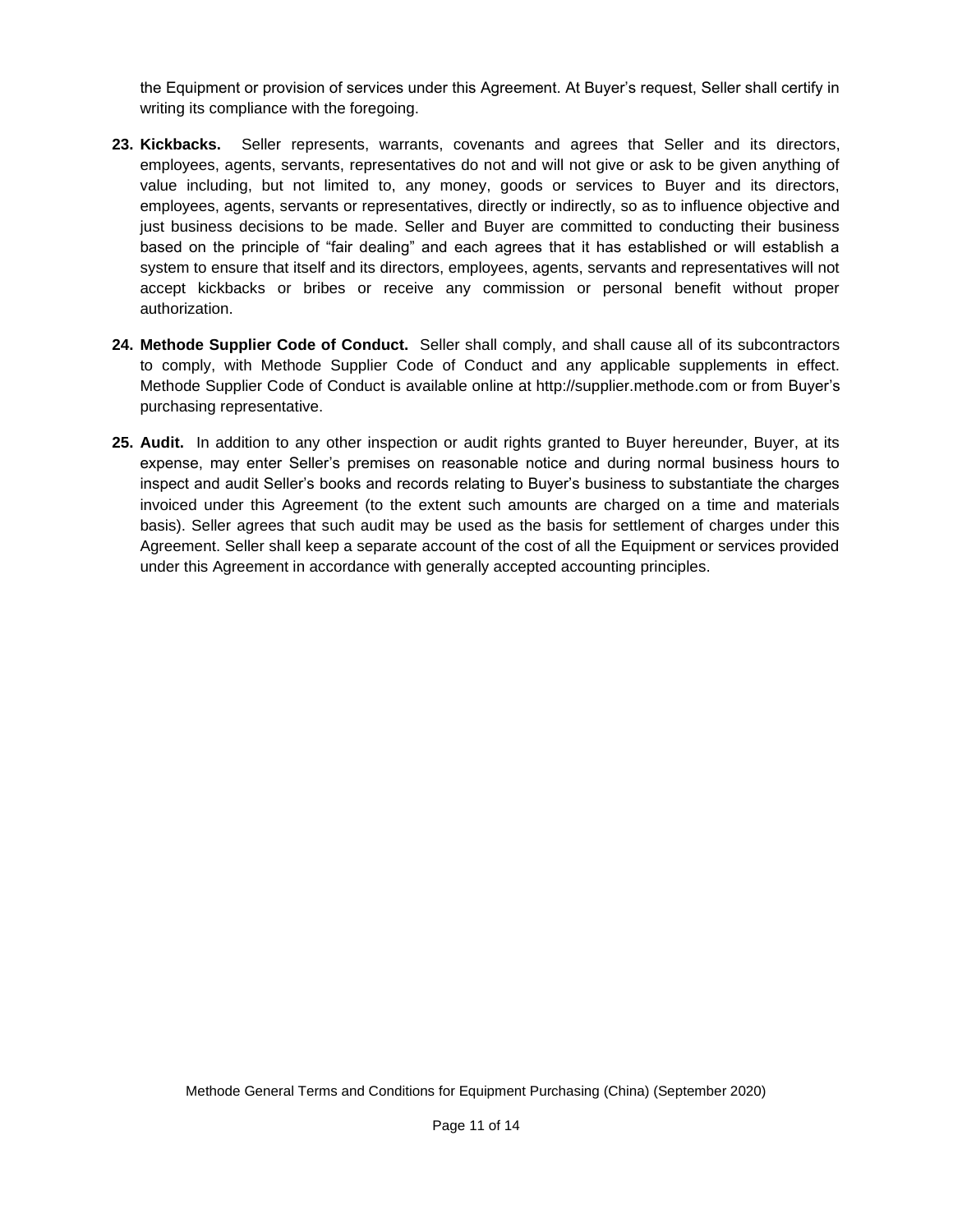#### **26. Miscellaneous.**

- **26.1. Advertising.** Seller shall not, and shall require that its subcontractors shall not, without first obtaining the written consent of Buyer, in any manner advertise or publish the fact that Seller has contracted to furnish Buyer the Equipment or services covered by this Agreement, or use any trademarks or trade names of Buyer in Seller's advertising or promotional materials.
- **26.2. No Implied Waiver.** The failure of either party at any time to require performance by the other party of any provision of this Agreement shall in no way affect the right to require such performance at any time thereafter, nor shall the waiver of either party of a breach of any provision of this Agreement constitute a waiver of any succeeding breach of the same or any other provision.
- **26.3. Assignment; Subcontracting; Successors.** Seller shall not assign or delegate any of its rights or obligations under this Agreement or subcontract any of its performance of this Agreement without Buyer's prior written consent. No assignment, delegation or subcontracting by Seller, with or without Buyer's consent, shall relieve Seller of any of its obligations under this Agreement or prejudice any of Buyer's rights against Seller whether arising before or after the date of any assignment, delegation or subcontracting. This Agreement is binding upon, inures to the benefit of, and is enforceable by, the parties and their respective successors and permitted assigns.
- **26.4. Relationship of Parties.** Seller and Buyer are independent contracting parties and nothing in this Agreement shall make either party the agent or legal representative of the other for any purpose whatsoever, nor does it grant either party any authority to assume or to create any obligation on behalf of or in the name of the other.
- **26.5. Governing Law.** If Seller's headquarters are located in mainland China, this Contract and the arbitration provisions in Paragraph 26.6 shall be governed and construed in accordance with the laws of the People's Republic of China, without regard to its conflict of laws provision. If Seller's headquarters are located outside mainland China, this Contract and the arbitration provisions in Paragraph 26.6 shall be governed and construed in accordance with the laws of the country of England, without regard to its conflict of laws provision. The parties specifically disclaim application of the United Nations Convention on Contracts for the International Sale of Goods in both instances.
- **26.6. Dispute Resolution.** Buyer and Seller will attempt to settle any claim or controversy arising out of, or relating to, this Contract ("Dispute") through consultation and negotiation in good faith and spirit of mutual cooperation. Disputes will be resolved by the following process. The Dispute will be submitted in writing to a panel of two (2) senior executives of Buyer and Seller for resolution. If the executives are unable to resolve the Dispute within fifteen (15) days, either party may refer the Dispute to mediation, the cost of which will be shared equally by the parties, except that each party will pay its own attorney's fees. Within fifteen (15) days after written notice demanding mediation, the parties will choose a mutually acceptable mediator. Neither party will unreasonably withhold consent to the selection of the mediator. Mediation will be conducted in Hong Kong in accordance with the CEDR Model Mediation Procedure.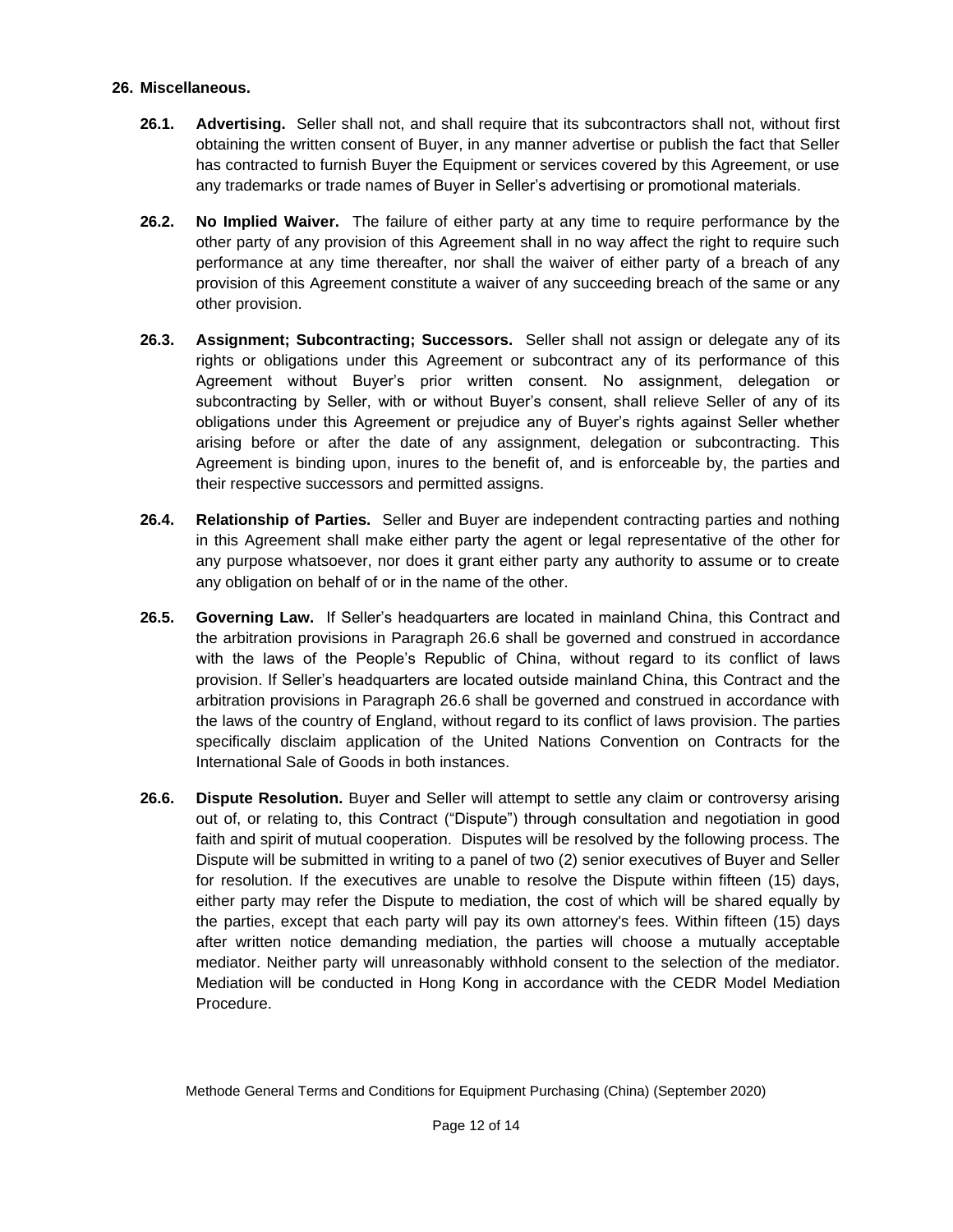**If the parties fail to mediate in accordance with Paragraph 26.6 or the Dispute cannot be resolved through mediation within sixty (60) days after the other party's receipt of the notice of Dispute, either party shall refer the Dispute to arbitration.** If Seller's headquarters are located in mainland China, the Dispute shall be finally settled pursuant to the rules of the China International Economic and Trade Arbitration Commission Shanghai ("CIETAC") and the seat of the arbitration shall be Shanghai, People's Republic of China. If Seller's headquarters are located outside mainland China, the Dispute shall be finally settled pursuant to the Hong Kong International Arbitration Centre (HKIAC) and the seat of the arbitration shall be Hong Kong. In either case, the Dispute shall be decided in accordance with the applicable arbitral rules at the time of submission. Expedited or summary procedures under either rules shall not be applicable unless agreed to by the parties. The arbitral award is final and binding upon both parties. The arbitration tribunal shall consist of three (3) arbitrators. Each Party hereto shall appoint an arbitrator, and the third arbitrator (being the presiding arbitrator) shall be appointed by agreement between the parties hereto. In the event that the parties hereto fail to appoint the third arbitrator by mutual agreement within the required period, the third arbitrator shall be appointed by the applicable arbitration institution. The reasonable expense for the Dispute settlement including but not limited to the arbitral and legal fees shall be borne by the losing party and the arbitrators do not have the power to apportion any costs of the arbitration between the parties. The language of arbitration shall be English.

Nothing herein prevents either party from resorting directly to judicial proceedings if the Dispute relates to Intellectual Property Rights, or interim relief from a court is necessary to prevent serious harm not adequately reparable by an award of damages. With regards to any IP Dispute or such interim relief, if Seller's headquarters are located in mainland China, the parties each consent to the jurisdiction of the courts of Shanghai, People's Republic of China. If Seller's headquarters are located outside mainland China, the parties each consent to the jurisdiction of the courts of Hong Kong. Each party consents to service of process in accordance with applicable procedures and waives, to the fullest extent permitted by law, any defense or objection relating to in personam jurisdiction, venue or convenience of the forum.

Seller's performance under this Contract will not be suspended during the pendency of any Dispute.

- **26.7. Attorney Fees.** If Buyer brings an action or asserts a counterclaim for enforcement of the terms and conditions of this Agreement, Seller agrees that Buyer shall be entitled to an award of its reasonable attorney's fees and court costs associated with such enforcement or counterclaim proceedings.
- **26.8. Notice**. All notices and other communications required or contemplated under this Agreement must be written and signed by an authorized representative of the party providing such notice and be transmitted to the address specified in this Agreement by (i) personal delivery, (ii) expedited messenger service, (iii) registered or certified mail, postage prepaid and return receipt requested, (iv) electronic facsimile with confirmed answer back, or (v) electronic mail with confirmed answer back. Notices in conformity with the requirements of this Paragraph 26.8 will be deemed given upon receipt verified by the receiving party's acknowledgment.